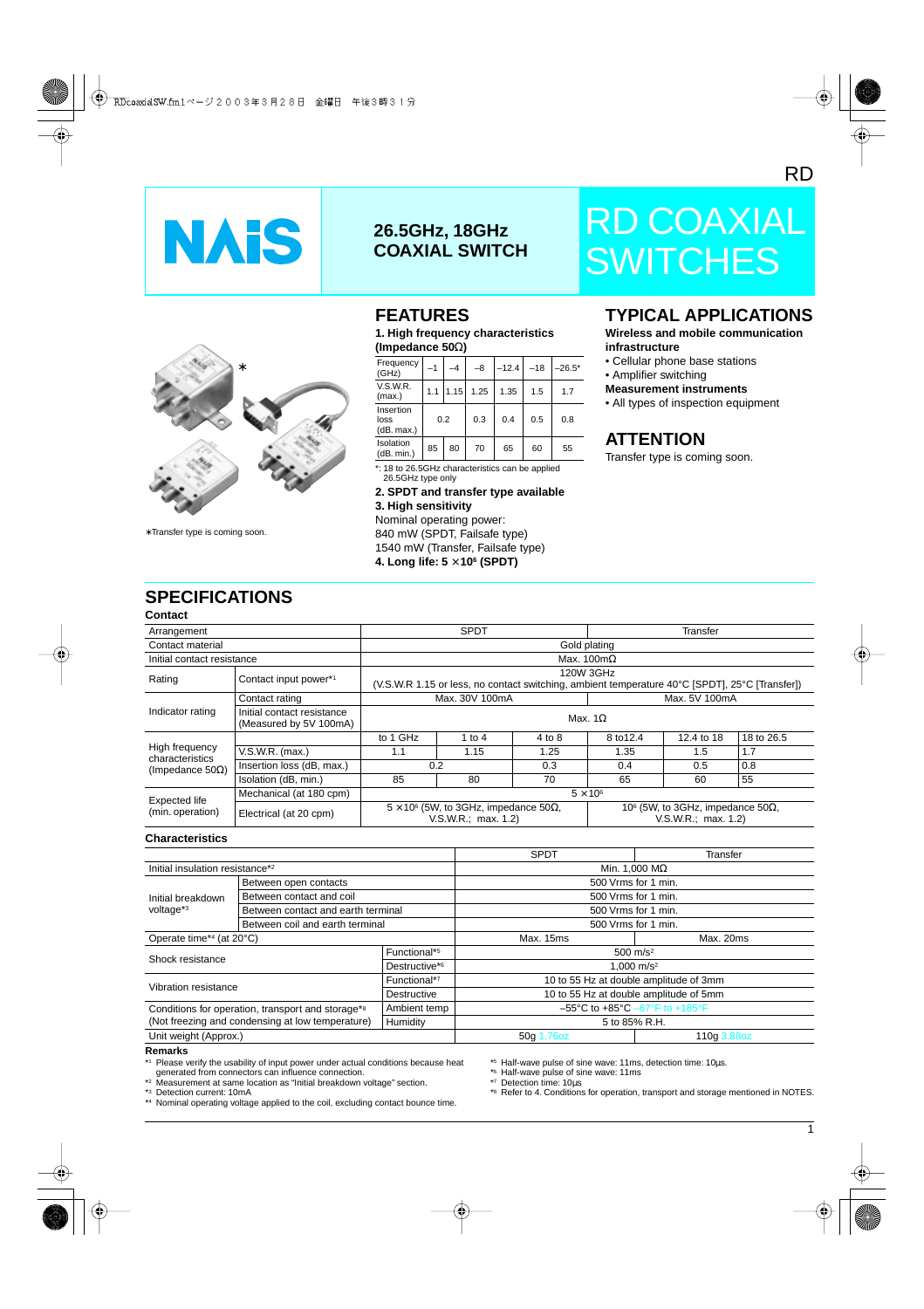### **ORDERING INFORMATION**



#### **TYPES**

RD

#### **1. SPDT**

1) Solder terminal

| Operating function                                       |                                    |                             | 18GHz type               | 26.5GHz type                |                          |  |
|----------------------------------------------------------|------------------------------------|-----------------------------|--------------------------|-----------------------------|--------------------------|--|
|                                                          | Nominal operating<br>voltage, V DC | No HF datasheet<br>attached | HF datasheet<br>attached | No HF datasheet<br>attached | HF datasheet<br>attached |  |
|                                                          | 4.5                                | ARD1004H                    | ARD1004HQ                | ARD5004H                    | ARD5004HQ                |  |
| Failsafe                                                 | 12                                 | ARD10012                    | ARD10012Q                | ARD50012                    | ARD50012Q                |  |
|                                                          | 24                                 | ARD10024                    | ARD10024Q                | ARD50024                    | ARD50024Q                |  |
|                                                          | 4.5                                | ARD1204H                    | ARD1204HQ                | ARD5204H                    | <b>ARD5204HQ</b>         |  |
| Latching                                                 | 12                                 | ARD12012                    | ARD12012Q                | ARD52012                    | ARD52012Q                |  |
|                                                          | 24                                 | ARD12024                    | ARD12024Q                | ARD52024                    | ARD52024Q                |  |
| Latching with TTL driver<br>(with self cut-off function) | 5                                  | ARD15105                    | ARD15105Q                | ARD55105                    | ARD55105Q                |  |
|                                                          | 12                                 | ARD15112                    | ARD15112Q                | ARD55112                    | ARD55112Q                |  |
|                                                          | 24                                 | ARD15124                    | ARD15124Q                | ARD55124                    | ARD55124Q                |  |

Note: Standard packing; Carton: 1 pc. Case: 20 pcs.

#### 2) Connector cable

| Operating function                                       |                                    |                             | 18GHz type               | 26.5GHz type                |                          |  |
|----------------------------------------------------------|------------------------------------|-----------------------------|--------------------------|-----------------------------|--------------------------|--|
|                                                          | Nominal operating<br>voltage, V DC | No HF datasheet<br>attached | HF datasheet<br>attached | No HF datasheet<br>attached | HF datasheet<br>attached |  |
|                                                          | 4.5                                | ARD1004HC                   | ARD1004HCQ               | ARD5004HC                   | ARD5004HCQ               |  |
| Failsafe                                                 | 12                                 | ARD10012C                   | ARD10012CQ               | ARD50012C                   | ARD50012CQ               |  |
|                                                          | 24                                 | ARD10024C                   | ARD10024CQ               | ARD50024C                   | ARD50024CQ               |  |
|                                                          | 4.5                                | ARD1204HC                   | ARD1204HCQ               | ARD5204HC                   | ARD5204HCQ               |  |
| Latching                                                 | 12                                 | ARD12012C                   | ARD12012CQ               | ARD52012C                   | ARD52012CQ               |  |
|                                                          | 24                                 | ARD12024C                   | ARD12024CQ               | ARD52024C                   | ARD52024CQ               |  |
| Latching with TTL driver<br>(with self cut-off function) | 5                                  | ARD15105C                   | ARD15105CQ               | ARD55105C                   | ARD55105CQ               |  |
|                                                          | 12                                 | ARD15112C                   | ARD15112CQ               | ARD55112C                   | ARD55112CQ               |  |
|                                                          | 24                                 | ARD15124C                   | ARD15124CQ               | ARD55124C                   | ARD55124CQ               |  |

Note: Standard packing; Carton: 1 pc. Case: 10 pcs.

#### **2. Transfer**

1) Solder terminal

| Operating function                                       | Nominal operating | 18GHz type                  |                          | 26.5GHz type                |                          |  |
|----------------------------------------------------------|-------------------|-----------------------------|--------------------------|-----------------------------|--------------------------|--|
|                                                          | voltage, V DC     | No HF datasheet<br>attached | HF datasheet<br>attached | No HF datasheet<br>attached | HF datasheet<br>attached |  |
|                                                          | 4.5               | ARD2004H                    | ARD2004HQ                | ARD6004H                    | ARD6004HQ                |  |
| Failsafe                                                 | 12                | ARD20012                    | ARD20012Q                | ARD60012                    | ARD60012Q                |  |
|                                                          | 24                | ARD20024                    | ARD20024Q                | ARD60024                    | ARD60024Q                |  |
|                                                          | 4.5               | ARD2204H                    | ARD2204HQ                | ARD6204H                    | ARD6204HQ                |  |
| Latching                                                 | 12                | ARD22012                    | ARD22012Q                | ARD62012                    | ARD62012Q                |  |
|                                                          | 24                | ARD22024                    | ARD22024Q                | ARD62024                    | ARD62024Q                |  |
|                                                          | 5                 | ARD25105                    | ARD25105Q                | ARD65105                    | ARD65105Q                |  |
| Latching with TTL driver<br>(with self cut-off function) | 12                | ARD25112                    | ARD25112Q                | ARD65112                    | ARD65112Q                |  |
|                                                          | 24                | ARD25124                    | ARD25124Q                | ARD65124                    | ARD65124Q                |  |

Note: Standard packing; Carton: 1 pc. Case: 10 pcs.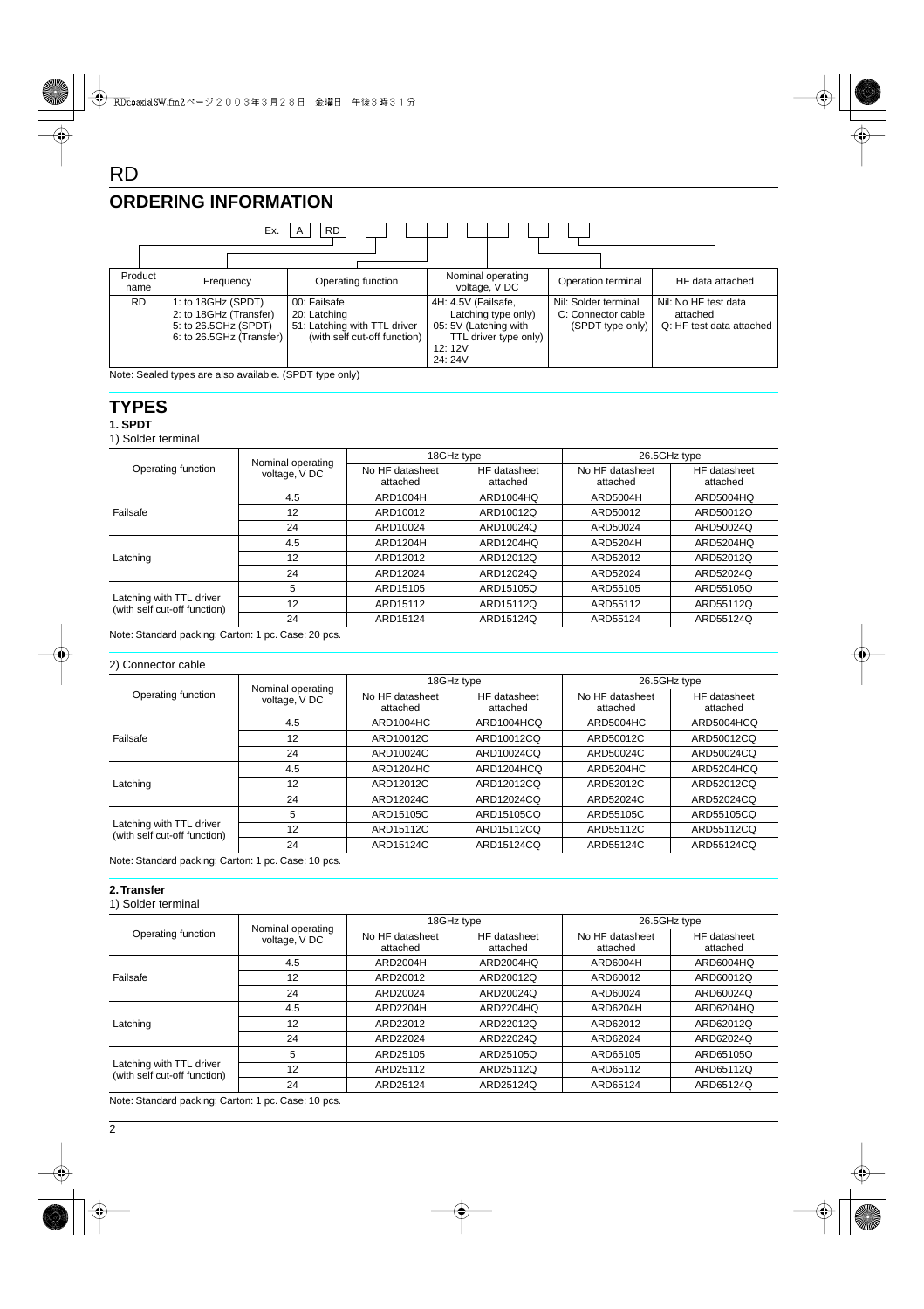### **COIL DATA (at 20°C 68°F)**

#### **1. SPDT**

#### 1) Failsafe type

| Nominal operating voltage,<br>V DC            | Coil resistance, $\Omega$ (±:10%) | Nominal power consumption, mW |  |  |
|-----------------------------------------------|-----------------------------------|-------------------------------|--|--|
| 4.5                                           | 24.2                              | 840                           |  |  |
| 12                                            | 172                               | 840                           |  |  |
| 24<br>594                                     |                                   | 970                           |  |  |
| 2) Latching type                              |                                   |                               |  |  |
| Nominal operating voltage,<br>V <sub>DC</sub> | Coil resistance, $\Omega$ (±:10%) | Nominal power consumption, mW |  |  |
| 4.5                                           | 28.9                              | 700                           |  |  |

#### 3) Latching with TTL driver type (with self cut-off function)

| Nominal operating voltage, | TTL logic level (see TTL logic level range) |             |                                                |  |
|----------------------------|---------------------------------------------|-------------|------------------------------------------------|--|
| V DC                       | OΝ                                          | OFF         | Switching frequency                            |  |
|                            | 2.4 to 5.5V                                 |             |                                                |  |
| 24                         |                                             | 0 to $0.5V$ | Max. 180 cpm<br>$(ON time : OFF time = 1 : 1)$ |  |
|                            |                                             |             |                                                |  |

12 192 750 24 640 900

#### **2. Transfer**

#### 1) Failsafe type

| Nominal operating voltage,<br>V DC | Coil resistance, $\Omega$ (±:10%) | Nominal power consumption, mW |  |  |
|------------------------------------|-----------------------------------|-------------------------------|--|--|
| 4.5                                | 13.2                              | 1540                          |  |  |
|                                    | 93.6                              | 1540                          |  |  |
| 24                                 | 345                               | 1670                          |  |  |

#### 2) Latching type

| Nominal operating voltage,<br>V DC | Coil resistance, $\Omega$ (±:10%) | Nominal power consumption, mW |  |  |
|------------------------------------|-----------------------------------|-------------------------------|--|--|
| 4.5                                | 16.8                              | 1200                          |  |  |
| 12                                 | 115                               | 1250                          |  |  |
| 24                                 | 411                               | 1400                          |  |  |

#### 3) Latching with TTL driver type (with self cut-off function)

| Nominal operating voltage,<br>V DC |             | TTL logic level (see TTL logic level range) |                                                |  |  |
|------------------------------------|-------------|---------------------------------------------|------------------------------------------------|--|--|
|                                    | ΟN          | OFF                                         | Switching frequency                            |  |  |
|                                    | 2.4 to 5.5V | $0$ to $0.5V$                               |                                                |  |  |
|                                    |             |                                             | Max. 180 cpm<br>$(ON time : OFF time = 1 : 1)$ |  |  |
| 24                                 |             |                                             |                                                |  |  |

## **• Operating voltage range**







#### 2) Latching type 2) Latching with TTL driver type (with self cut-off function)

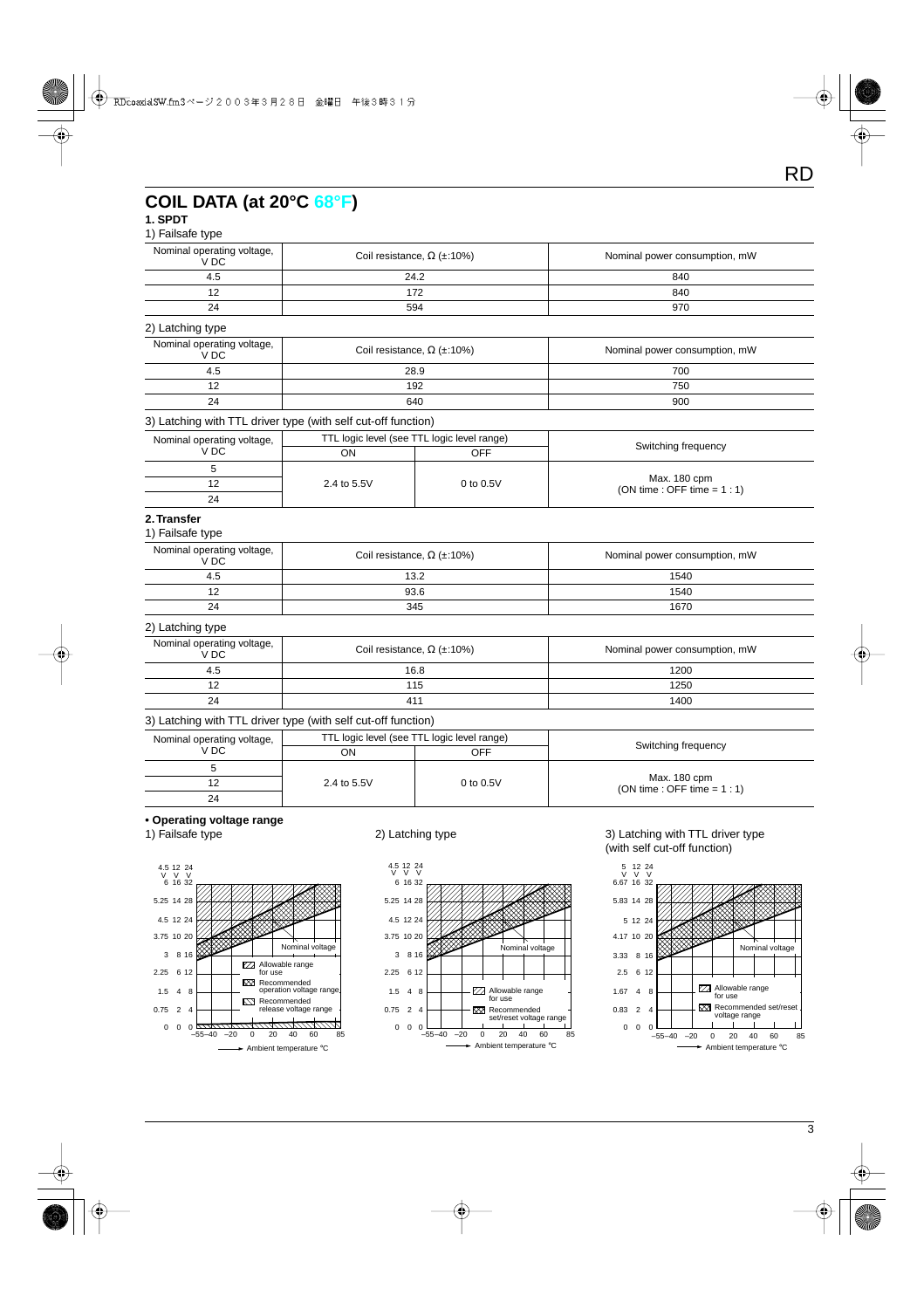#### 4) TTL Logic level range



### **DIMENSIONS**

**1. SPDT**

1) Solder terminal





mm inch

Tolerance: ±0.3 ±.012







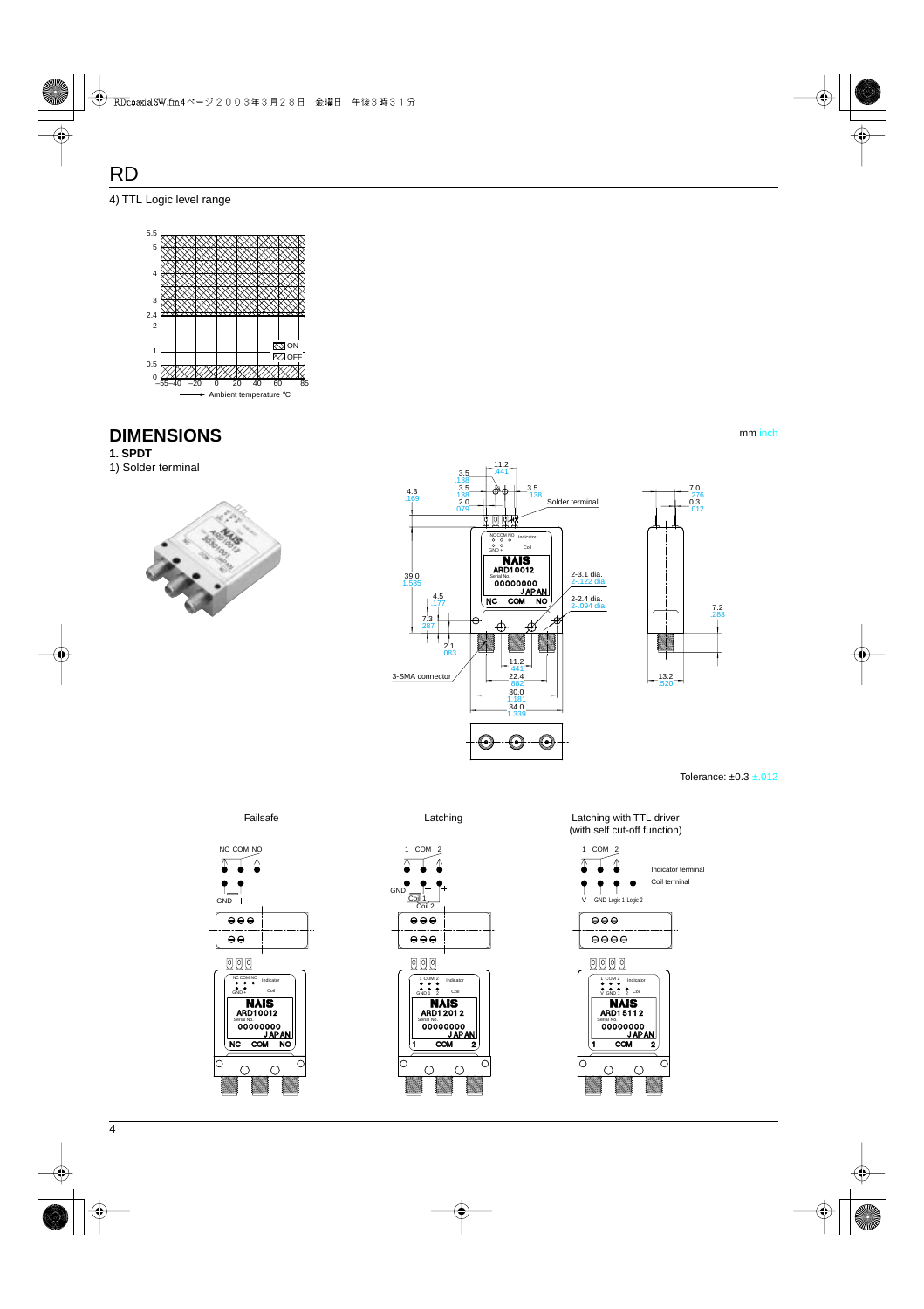#### 2) Connector cable mm inches and the matter of the matter of the mm inches mm inches mm inches mm inches and the mm inches mm inches and the mm inches mm inches and the method of the method of the method of the method of t



|                                    | Indicator |           |               |           | Coil |   |               |       |       |
|------------------------------------|-----------|-----------|---------------|-----------|------|---|---------------|-------|-------|
| Pin No.                            | U         | 2)        | $\circled{3}$ | ④         | 5)   | 6 | $\circled{7}$ | ⑧     | 9)    |
| Fail safe                          |           | <b>NC</b> | <b>COM</b>    | <b>NO</b> |      |   | <b>GND</b>    |       |       |
| Latching                           |           |           | COM           | 2         |      |   | <b>GND</b>    |       |       |
| Latching with<br><b>TTL</b> driver |           |           | <b>COM</b>    | 2         |      |   | <b>GND</b>    | Logic | Logic |

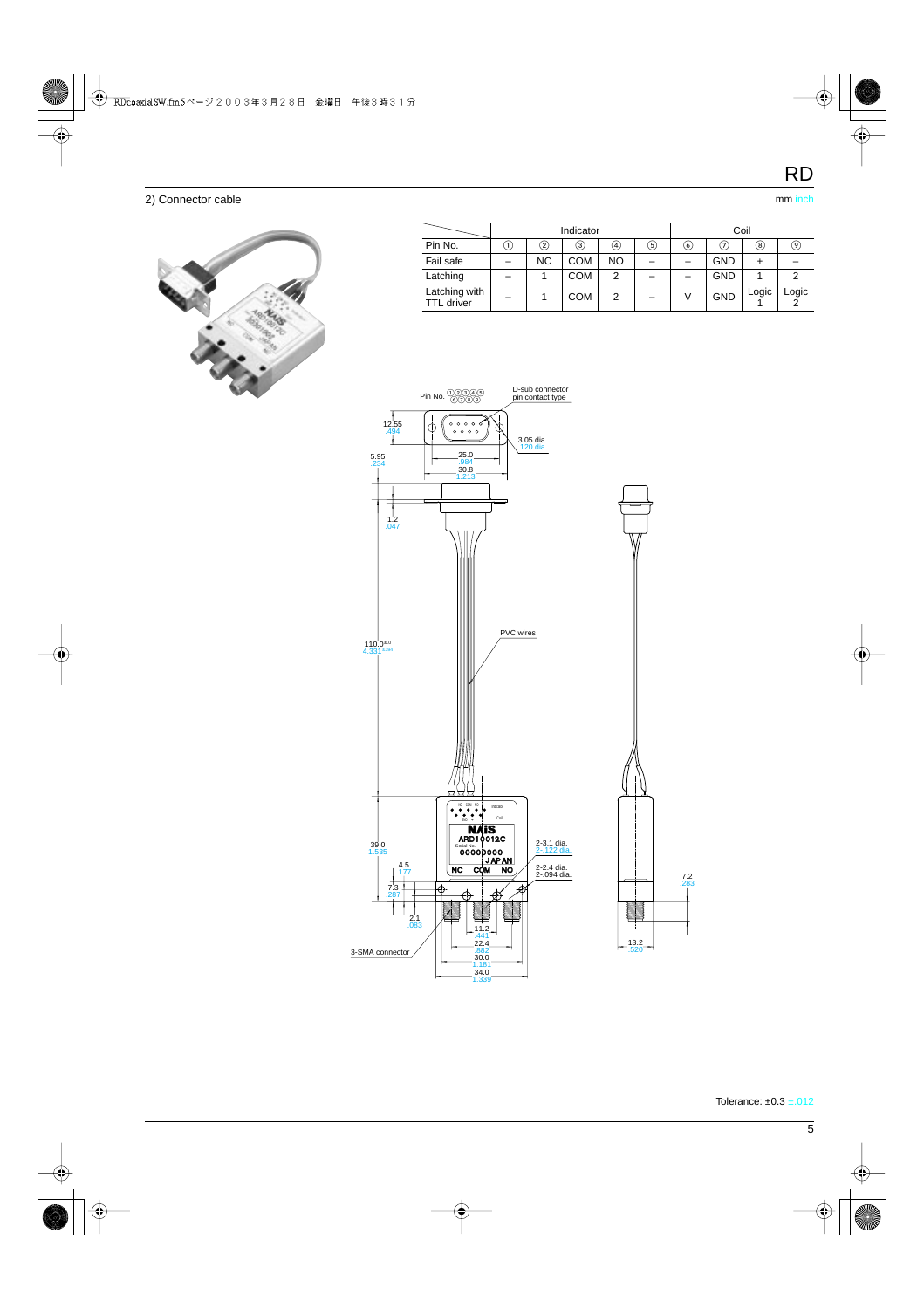5.08 .200 5.08 .200 Solder terminal







| J2.<br>J <sub>4</sub>    |                                          |
|--------------------------|------------------------------------------|
| Fail safe                | NC: J1-J2, J3-J4<br>NO: J1-J3, J2-J4     |
| Latching                 | POS1: J1-J2, J3-J4<br>POS2: J1-J3, J2-J4 |
| Latching with TTL driver | POS1: J1-J2, J3-J4<br>POS2: J1-J3. J2-J4 |





#### Failsafe **Example 2** Latching Latching Latching with TTL driver (with self cut-off function)

.079 5.08 .200

(0) 间

> € Ť

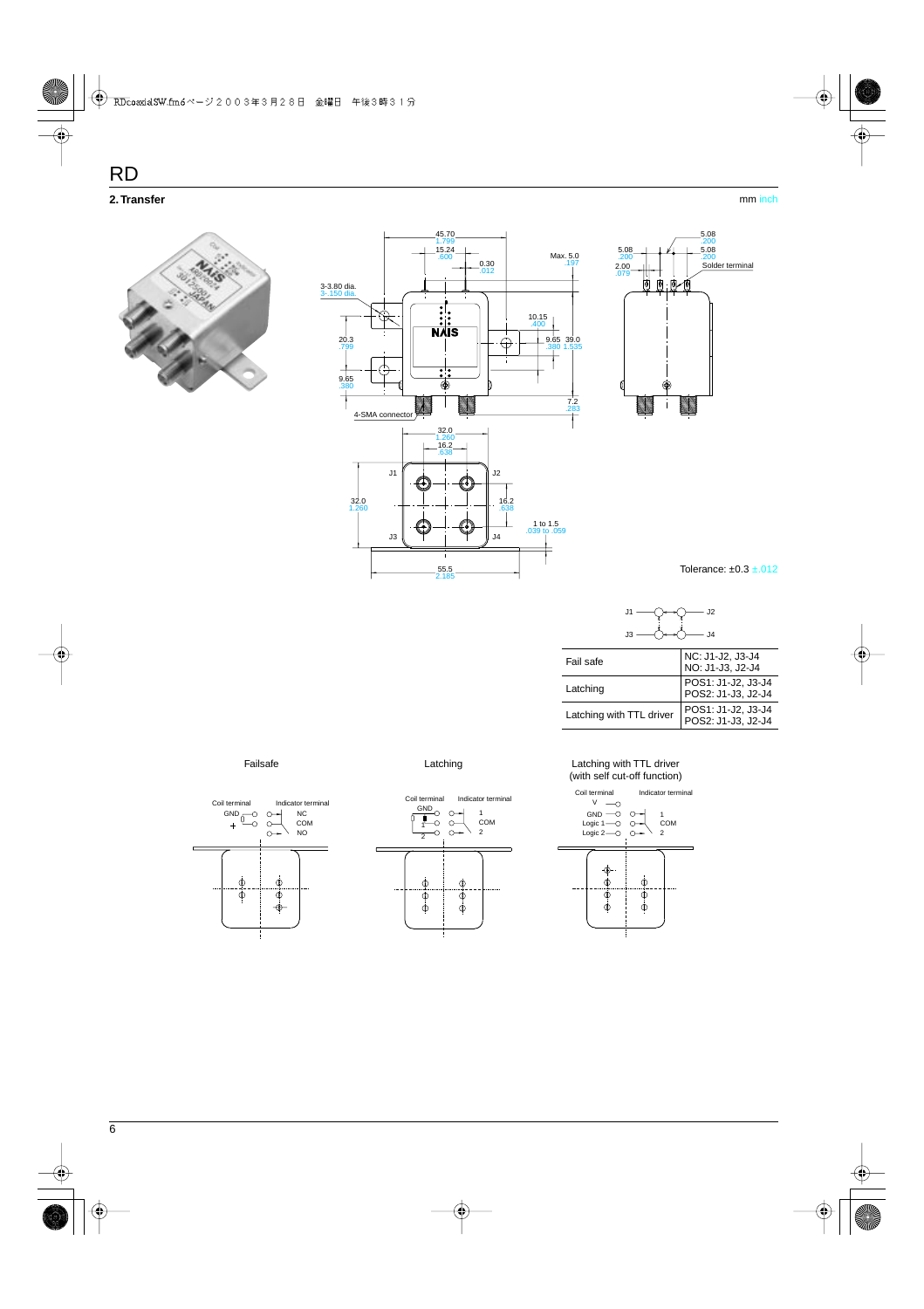### **REFERENCE DATA**

1-(1). High frequency characteristics (SPDT)

Sample: ARD10012 Measuring method: Measured with HP network analyzer (HP8510).



1-(2). High frequency characteristics (Transfer) Sample: ARD60012

Measuring method: Measured with HP network analyzer (HP8510).